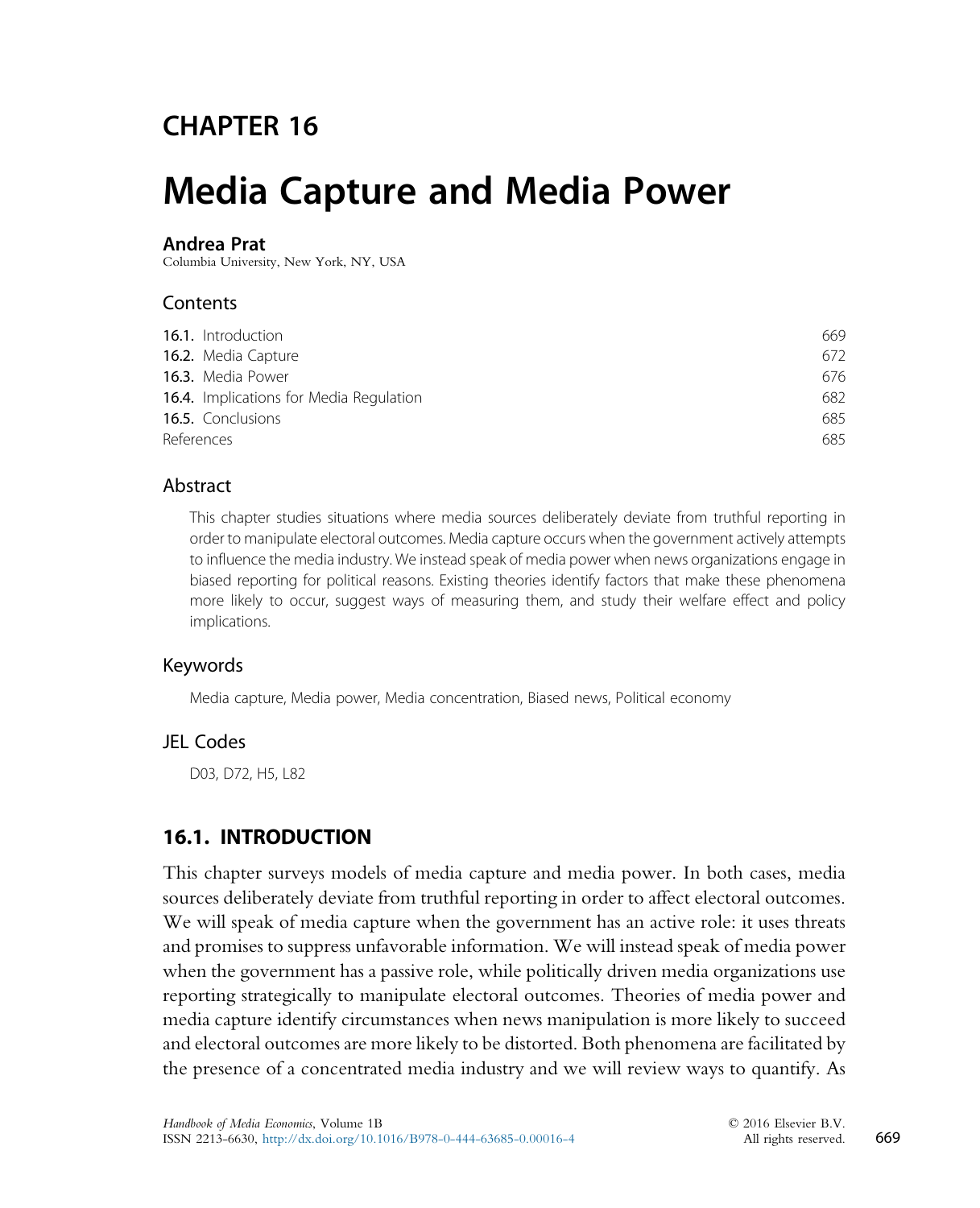both media capture and media power can reduce citizens' welfare, the chapter also discusses how media regulation can reduce the extent of these two phenomena.

In modern democracies, citizens receive information about the behavior of their government through the media. Very few of us get a chance to observe government in action directly. Mostly, we rely on the press, television, radio, the Internet, and other forms of mass communication to learn about the behavior of our policy-makers. This information is crucial to the functioning of democracy because citizens use it to keep elected officials accountable.<sup>1</sup> Without it, we do not know how our current rulers have behaved and it is more difficult for us to discipline them. Canonical agency theory predicts that the principal's welfare increases when she has more information about her agent because the agent behaves better (Holmström, 1979; Prat, 2006).

In an ideal world, the government and the media act independently. The former exercises its constitutionally defined powers, the latter engages in truthful and vigorous reporting. As [Jefferson \(1792\)](#page-17-0) put it: "No government ought to be without censors, and where the press is free, no one ever will. If virtuous, it need not fear the fair operation of attack and defence. Nature has given to man no other means of sifting out the truth whether in religion, law or politics. I think it as honorable to the government neither to know nor notice its sycophants or censors, as it would be undignified and criminal to pamper the former and persecute the latter." This chapter studies situations when this ideal independence is violated, and the media industry and the government interact in ways that undermine democratic accountability.

News manipulation can take many forms (see Chapter 17 for a survey of the empirical literature on media capture). In particular, the government may play an active role or a passive role. A stark example of active capture—which we refer to as media capture—is the one documented by [McMillan and Zoido \(2004\)](#page-17-0) through a forensic approach. In the 1990s the government of Peru made monetary transfers to most mainstream media sources on the understanding that they would provide positive coverage and suppress damaging news. [Freedom House \(2014\)](#page-17-0) documents its presence in a large number of countries. Capture can occur through bribery or threats. For instance, [Freedom](#page-17-0) [House \(2014, p. 10\)](#page-17-0) concludes: "The media environment in Russia […] is characterized by the use of a pliant judiciary to prosecute independent journalists, impunity for the physical harassment and murder of journalists, and continued state control or influence over almost all traditional media outlets."

To engage in media capture, the government must be able to single out individual organizations for reward or punishment. This becomes more difficult in political systems with strong checks and balances and an independent judiciary system. In such a system, news manipulation takes a different form. The government is unable to influence the

 $1$  See [Persson and Tabellini \(2002\)](#page-17-0) for an in-depth analysis of the role of information in political accountability models.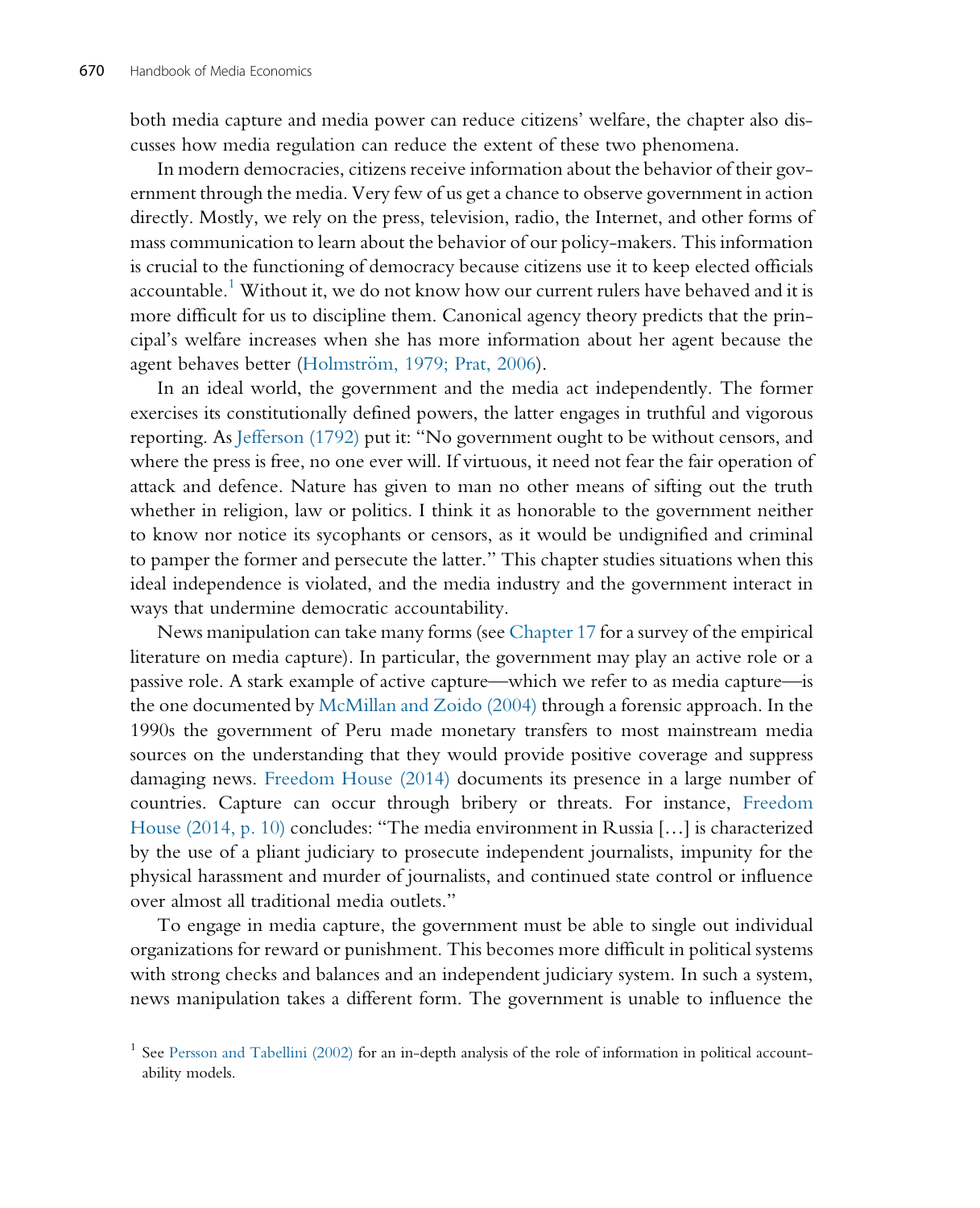media through bribes and threats, but powerful media organizations can choose to bias reporting in order to influence government policy or even affect electoral outcomes. We refer to this situation as media power.

The canonical example of media power goes back to then end of the nineteenth century. William Randolph Hearst, the source of inspiration for Orson Welles' Citizen Kane, inflamed American public opinion against Spain through highly biased coverage of the Cuban Rebellion. Hearst's propaganda is cited as a key cause of the Spanish–American War of 1898. In more recent times, Silvio Berlusconi, after developing the largest commercial television network in Italy in the 1980s, went on to exert a major influence on Italy's democratic process, becoming Prime Minister three times over two decades. [Durante and Knight \(2012\)](#page-17-0) document the reporting bias in Berlusconi's television channels.<sup>2</sup>

Obviously, media capture and media power are two stylized extremes. Often the interaction between government and news takes the form of a complex, mutually beneficial agreement between politicians and the media, where the bargaining power is shared between the two parties. However, for the purpose of building a theoretical framework to analyze capture, it is useful to focus on the two extreme formulations.

Methodologically, the analysis of the interaction between media, government, and electorate requires concepts from both industrial organization and political economy. The media industry is modeled as an oligopoly where firms may be pursuing both standard commercial revenues, which can be based on pay-per-view, subscriptions, or advertising, and "non-standard" benefits coming from politics, which take the form of bribes or other policy benefits in media capture, or the form of direct political payoffs in media power. Voters are modeled as Bayesian but with limited information.

Media capture and media power imply manipulation of news. This can happen in a direct way through suppression of news, or even fabrication of false news, and in a more indirect manner through biased reporting. This chapter focuses mainly on the effect of news manipulation rather than the mechanisms through which it can be achieved. See Chapter 13 for a survey of the influence of media coverage on government, Chapter 14 for a survey of the theoretical work on media bias, and Chapter 15 for a survey of the theoretical work on media bias.

[Section 16.2](#page-3-0) will discuss media capture models like that of [Besley and Prat \(2006\)](#page-16-0), where the government has the bargaining power and has instruments to affect the payoff of individual news sources. The government attempts to induce media outlets to suppress

<sup>&</sup>lt;sup>2</sup> While media capture requires somewhat weak democratic institutions, media power can be present in countries with a tradition of checks and balances and journalistic independence. The Leveson Inquiry concluded: "Taken as a whole, the evidence clearly demonstrates that, over the last 30–35 years and probably much longer, the political parties of UK national Government and of UK official Opposition, have had or developed too close a relationship with the press in a way which has not been in the public interest" [\(Leveson 2012](#page-17-0)).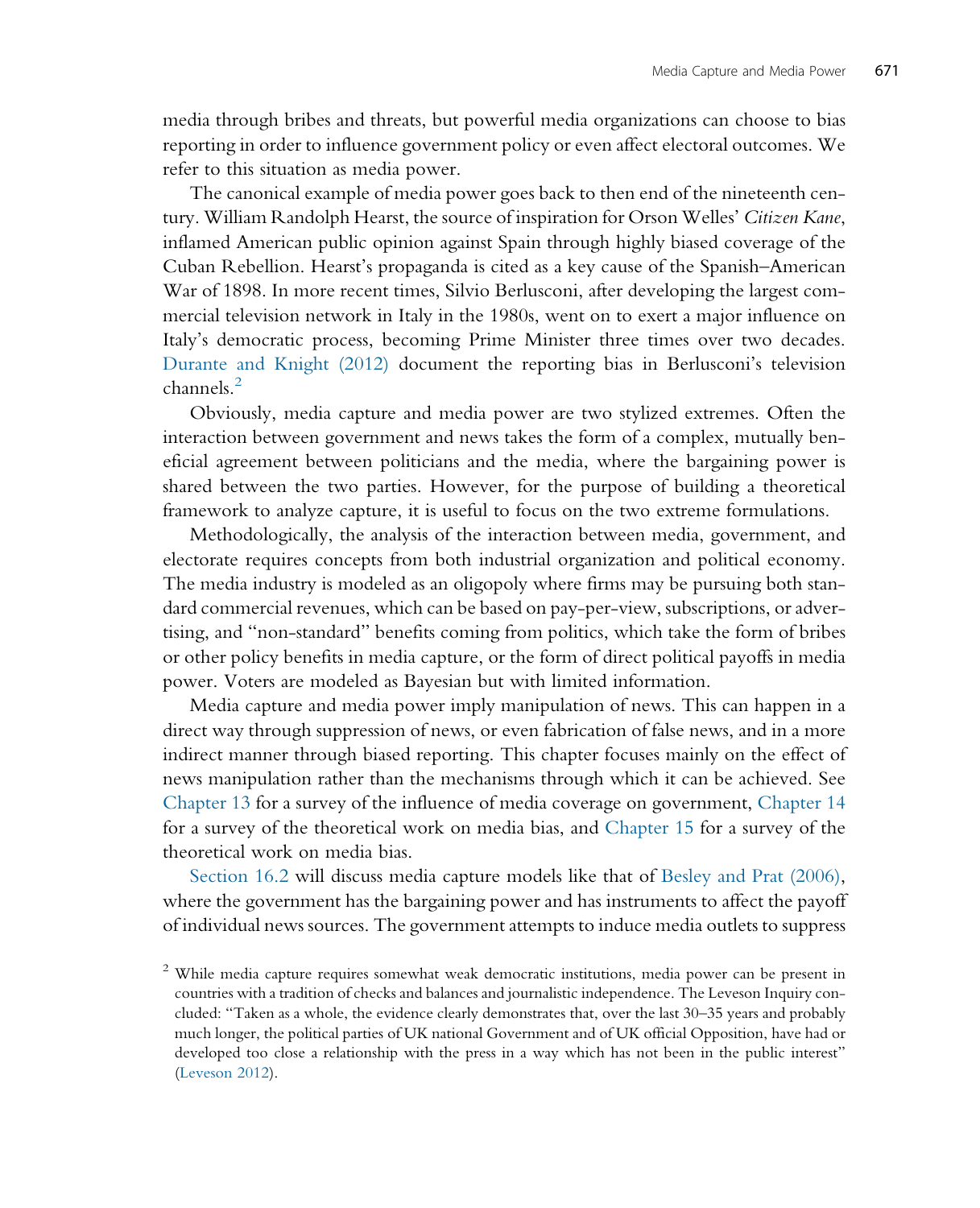<span id="page-3-0"></span>potentially damaging news. Capture arises when this attempt is successful. Two factors make capture harder: media plurality and transaction costs between the government and the media. Media plurality—namely the existence of a large number of independently owned outlets—raises the incentive for an individual outlet to publish information that voters find interesting and hence makes it more difficult for the politician to suppress a scandal. Transaction costs—akin to the checks and balances mentioned above—reduce the government's ability to reward favorable media sources and punish critical ones.

[Section 16.3](#page-7-0) assumes that transaction costs are so high that the government cannot bribe and threaten the media. The focus of the analysis shifts to media power: media sources may want to bias reporting in order to affect policy ([Anderson and McLaren,](#page-16-0) [2010; Chan and Suen, 2008; Duggan and Martinelli, 2011](#page-16-0)). Following [Prat \(2014\)](#page-17-0), we discuss robust bounds to the ability of media organizations to affect electoral outcomes. Here again, media concentration plays a crucial role. A media organization operating in a pluralistic news landscape struggles to influence policy both because it reaches a lower number of citizens and because those citizens are more likely to receive information from other sources as well. The main goal of the section is to provide a relatively simple way of quantifying power as a function of media concentration that can be quantified with existing media consumption data.

[Section 16.4](#page-13-0) discusses possible regulatory responses to the risk of capture. As media capture and media power require a concentrated industry, mature democracies have put in place a number of provisions against excessive concentration, which fall into two categories: *ad hoc* platform-specific rules and general competition policy principles. We argue that both sets of provisions are insufficient both conceptually and practically, especially in a world characterized by the proliferation of new media platforms. We discuss the recent evolution of the regulatory framework in this area. [Section 16.5](#page-16-0) concludes.

#### 16.2. MEDIA CAPTURE

Capture is a complex phenomenon that straddles political economy and industrial organization. However, we can identify some of the key determinants of capture with a relatively simple model ([Besley and Prat, 2006\)](#page-16-0). The setup combines a simple model of electoral politics with assumptions on the objectives of media companies and their possible dealings with political incumbents.

On the political side, consider a basic retrospective voting model where the quality of politicians is unknown. An incumbent is exogenously in power in the first period. The quality of the incumbent can be high,  $\theta = g$ , or low,  $\theta = b$ . The probability that quality is high is  $\gamma = \Pr(\theta = g)$ . A high-quality incumbent delivers a payoff of 1 to voters; a lowquality incumbent delivers a zero payoff. However, voters do not observe payoffs directly: they rely on media reporting. For example, voters may not know whether a certain public project was useful or whether it was developed in a cost-effective way.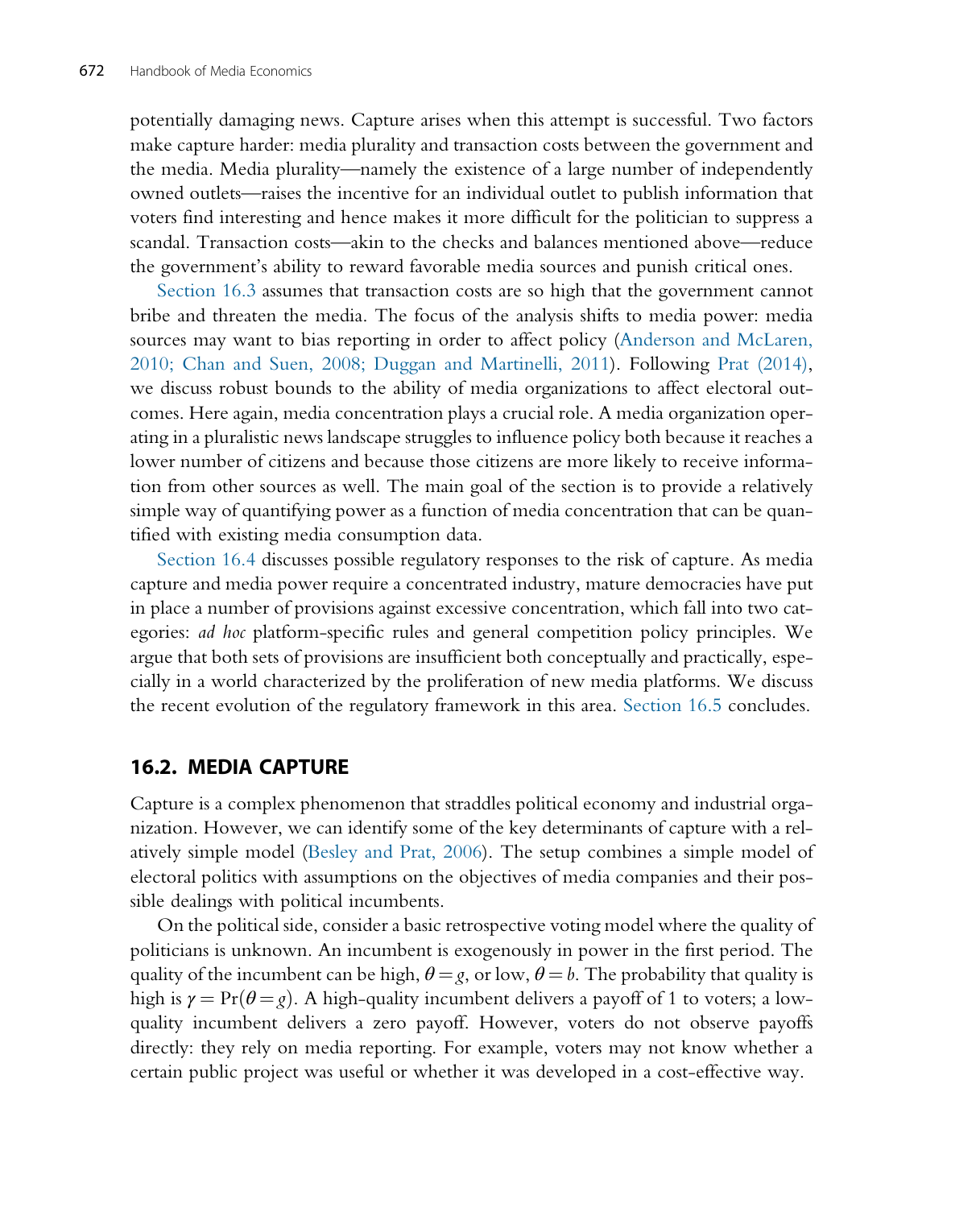At the end of the first period, the incumbent faces re-election against a challenger of unknown quality (for the challenger  $\gamma = \Pr(\theta = g)$  as well).

There are *n ex ante* identical media outlets. As an incumbent would never have a reason to suppress positive news, we simplify the analysis by restricting attention to negative signals. If the incumbent is good ( $\theta = g$ ), outlets receive no signals. If she is bad ( $\theta = b$ ), they receive a negative signal with probability  $q$ . Again, for simplicity assume that either they all receive the signal or none of them does. The signal is verifiable: for instance, it is hard information that the project was useless or too expensive.

If there is no media capture, outlets will report a signal whenever they receive one. It is easy to see that voters prefer re-electing the incumbent rather than electing the challenger if and only if there is no negative signal. Hence, a bad incumbent is re-elected with probability  $1-q$  and the challenger wins with probability  $\gamma q$ .<br>The possibility of capture comes by adding a stage, after the

The possibility of capture comes by adding a stage, after the media observe their signal and before they report it, where the incumbent can attempt to silence them. The incumbent offers a vector of non-negative monetary transfers  $(t_i)_{i=1,\ldots,n}$  to every outlet. Transfer  $t_i$  costs  $t_i$  dollars to the incumbent but yields  $t_i/\tau$  to the outlet that receives it.

The parameter  $\tau$  can take any value between zero and infinity and represents the ease with which the government can make transfers that benefit the media. If  $\tau$  is very low, the government can condition media decisions at a very low cost. This may represent a situation where the media is government-owned and the governance structure is so weak that the government can replace the director at any time. The incumbent can promise a large payoff to the media (the director is not removed) at a minimal cost. In the case of [McMillan and Zoido \(2004\),](#page-17-0) the value of  $\tau$  was arguably 1, as benefits took the form of cash. Other, more indirect benefits, may be more or less expensive. [Djankov et al. \(2003\)](#page-17-0) report that a majority of private media organizations around the world are owned by families (rather than diffuse shareholders). Often those are powerful local families with other economic interests in the country. The incumbent can favor them with government contracts or beneficial legislation. We therefore view  $\tau$  as the lack of transaction costs between the government and the media.

Media outlets have two sources of revenues. Besides government transfers, they enjoy commercial revenue in proportion to their audience (or readership). Such revenues may come from subscription, sales or advertising. As there is a mass 1 of voters and the commercial revenue per individual is a, if outlet i receives a share  $s_i$  of the total audience, its revenue is  $as_i$ . Every media outlet maximizes  $as_i + t_i/\tau$ . The parameter a measures the relative strength of the commercial motive with respect to government-related revenues. The audience is attracted by informative outlets, namely those that are reporting a signal. If m of the n outlets report a signal, then each of them will receive a share  $s = 1/m$  of the audience and the remaining outlets will have no audience.

To understand what happens in equilibrium, consider an outlet that has observed a negative signal and receives an offer of  $t_i$  to suppress the signal. The outlet will be willing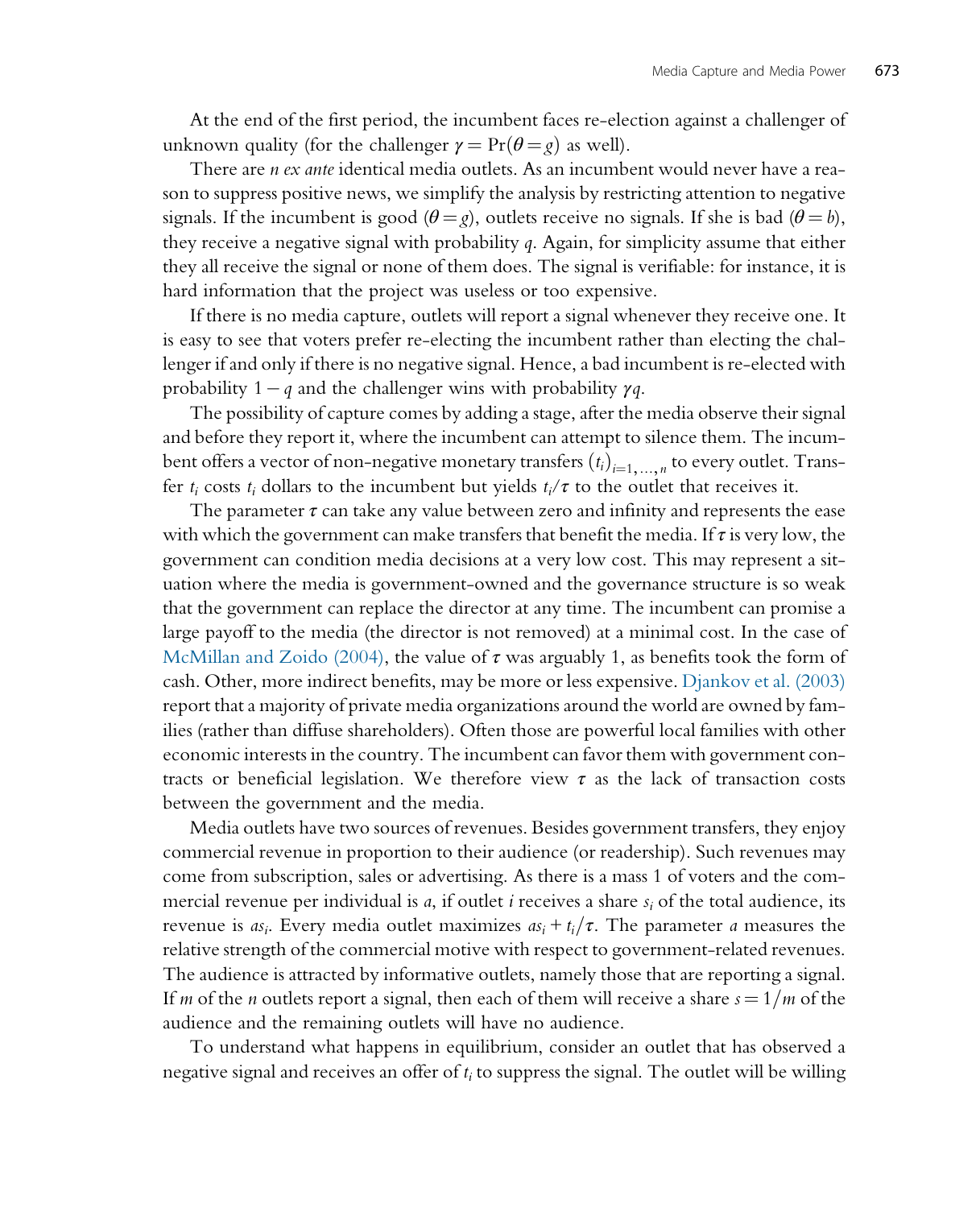to accept if benefit of the transfer  $t_i/\tau$  is at least as large as the foregone commercial revenue  $a/m$ , implying  $t_i \geq a\tau/m$ .

The incumbent is willing to pay an outlet to suppress its signal only if all the other outlets are quiet too. If the incumbent pays transfers in equilibrium, then an outlet who deviates and rejects her transfers will be the only one reporting the negative signal and will thus make a monopoly commercial profit. If in equilibrium all outlets are silenced, it must be that each of them receives a transfer  $t_i \geq a\tau$ . This implies that the minimal amount the incumbent spends to suppress the negative signal is  $n\pi$ . If we assume that the incumbent derives a benefit  $r$  from being re-elected, we get:

The media is captured if and only if media plurality, the commercial motive, and transaction costs are sufficiently low, namely if  $n a \tau \leq r$ .

Note that plurality here has a literal meaning of "quantity" of media outlets. Without capture, all outlets are reporting the same information. The only benefit of these otherwise redundant outlets is that they make capture harder for the incumbent because commercial revenue is higher if other outlets are captured. In this simple setup, the incumbent must compensate each outlet as if it were a media monopolist, because that is what it would be if it deviated. In a more general setting, the result may not be so stark but it will still be true that buying out multiple independent media with a certain total audience is more expensive than buying out one media outlet with the same total audience.

Capture is bad for voters because it makes them unable to distinguish between a good incumbent and a bad incumbent. $3$  As a result, incumbents are less likely to lose their job and the average quality of politicians decreases:

Turnover of politicians and voter welfare are increasing in media plurality, the commercial motive, and transaction costs.

The last proposition is consistent with cross-country patterns observed by [Brunetti](#page-16-0) [and Weder \(2003\)](#page-16-0), [Djankov et al. \(2003\),](#page-17-0) and [Besley and Prat \(2006\).](#page-16-0) The political longevity of the country's most important elected official (prime minister or president, depending on the constitutional system) is increasing in media owned by the government (which presumably decreases  $\tau$ ) and decreasing in media concentration (as measured by the share of audience controlled by the top five outlets). The effect is large: for example, the average political longevity in countries with "low" concentration (the top five

 $3$  Ex post, voters are indifferent between re-electing the incumbent or not re-electing, yet they vote for her. It is easy to see that there is no (undominated) equilibrium where voters would vote for the challenger if there is no signal. In such an equilibrium, the incumbent would have no incentive to capture the media and hence the lack of a signal would be good news about the incumbent.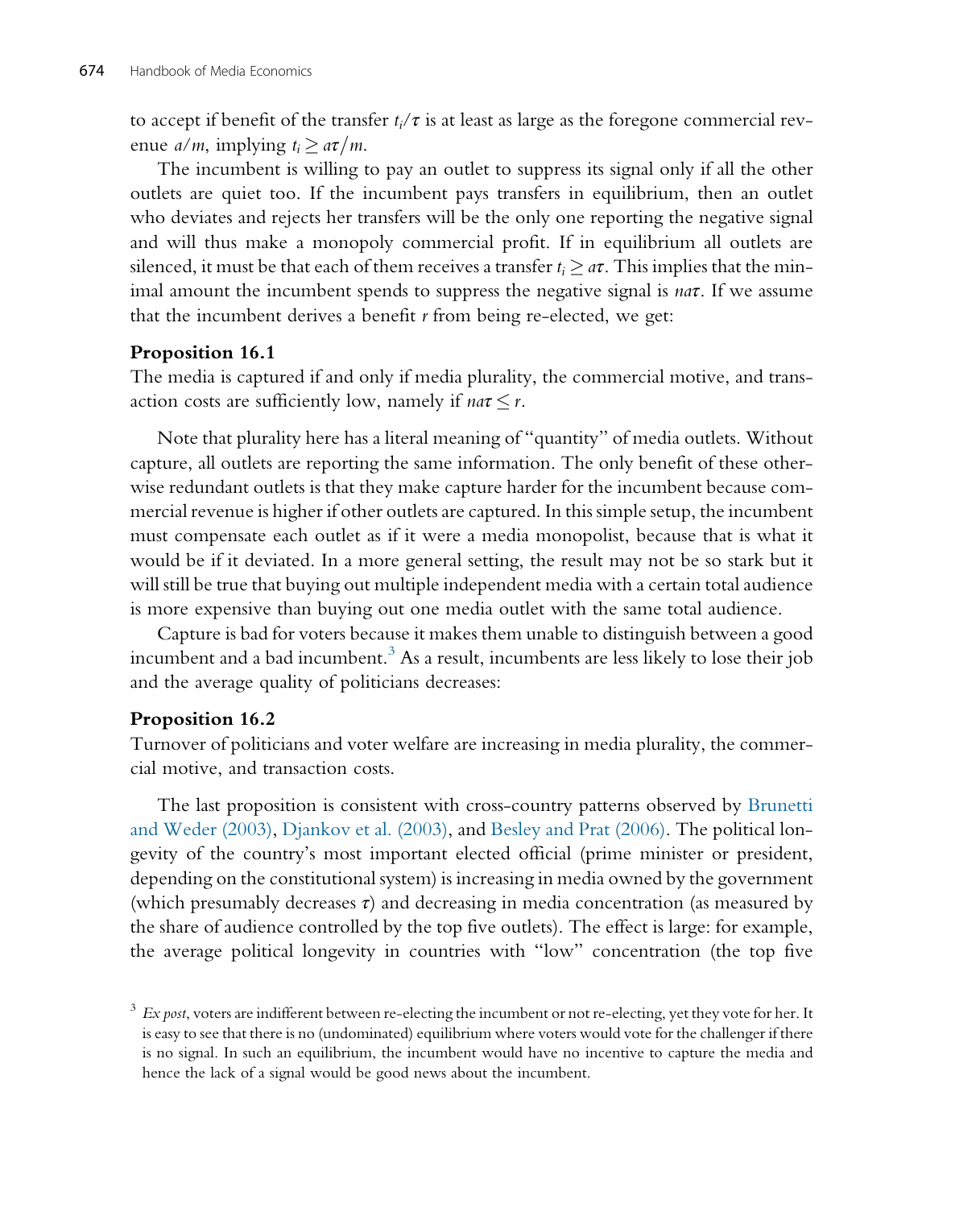newspapers control less than 75% of the audience) is around 5 years; longevity in countries with "high" concentration is over 10 years.

The baseline model considers a homogeneous electorate and assumes that capture comes only from the government. [Corneo \(2006\)](#page-17-0) allows voters to have heterogeneous preferences, reflected in the presence of different interest groups. The media can collude with the various interest groups. The media (a monopolist) can make a secret agreement with a particular interest group. This model highlights the role of ownership concentration. Media capture is more likely when there are a few large shareholders than when ownership is diffuse.

[Petrova \(2008\)](#page-17-0) considers the effect of income distribution. The government uses taxes to provide a public good that is relatively more useful to the poor than to the rich. There is uncertainty about the usefulness of the public good and the media can provide voters with information. However, the rich may offer bribes to the media to understate the value of the public project. Media capture arises in equilibrium, and its extent is greater when society is more unequal. Media capture accomplishes its goal: a country whose media is captured has on average lower public good investment. As this effect is due to electoral incentives, one of the predictions is that the relation between media capture and public good provision is stronger in countries with stronger democratic institutions.

The baseline model can be extended to allow for media differentiation. Suppose individual outlets decide how much effort to put into government monitoring. Outlet i chooses investment level  $q_i \in [0, 1]$  at cost  $c(q_i)$ , under the assumption that c is increasing<br>and convex. The idea is that some negative signals are easy to uncover while others and convex. The idea is that some negative signals are easy to uncover while others require extensive investigative journalism. Every bad incumbent produces a negative signal, characterized by a difficulty of detection  $\nu \in [0, 1]$ . A signal with value  $\nu$  is observed only by outlets with an investment above that level:  $q_i \geq \nu$ .

Let us first see what happens in the media differentiation case when there is no capture. Higher levels of journalistic investment must be rewarded with higher marginal commercial revenues. In equilibrium, ex-ante identical media will choose different levels of journalistic investment. One outlet—let's say  $i = 1$ —will make the highest investment, and will equalize the marginal cost of investment,  $q'(\nu)$ , with the marginal revenue of investment under the assumption that it will be the only one to report a marginal signal, a. Another outlet— $i = 2$ —will make the second-highest investment, equalizing the marginal cost of investment with the marginal revenue of duopoly reporting:  $q'(v) = a/2$ .<br>The kth outlet will choose u to solve The kth outlet will choose  $\nu$  to solve

$$
q'(\nu) = \frac{a}{k}.
$$

Thus, a non-captured media industry will exhibit vertical differentiation.

If we consider the possibility of capture, we must ask under what conditions the incumbent would be willing to put up the resources to silence the media. If the signal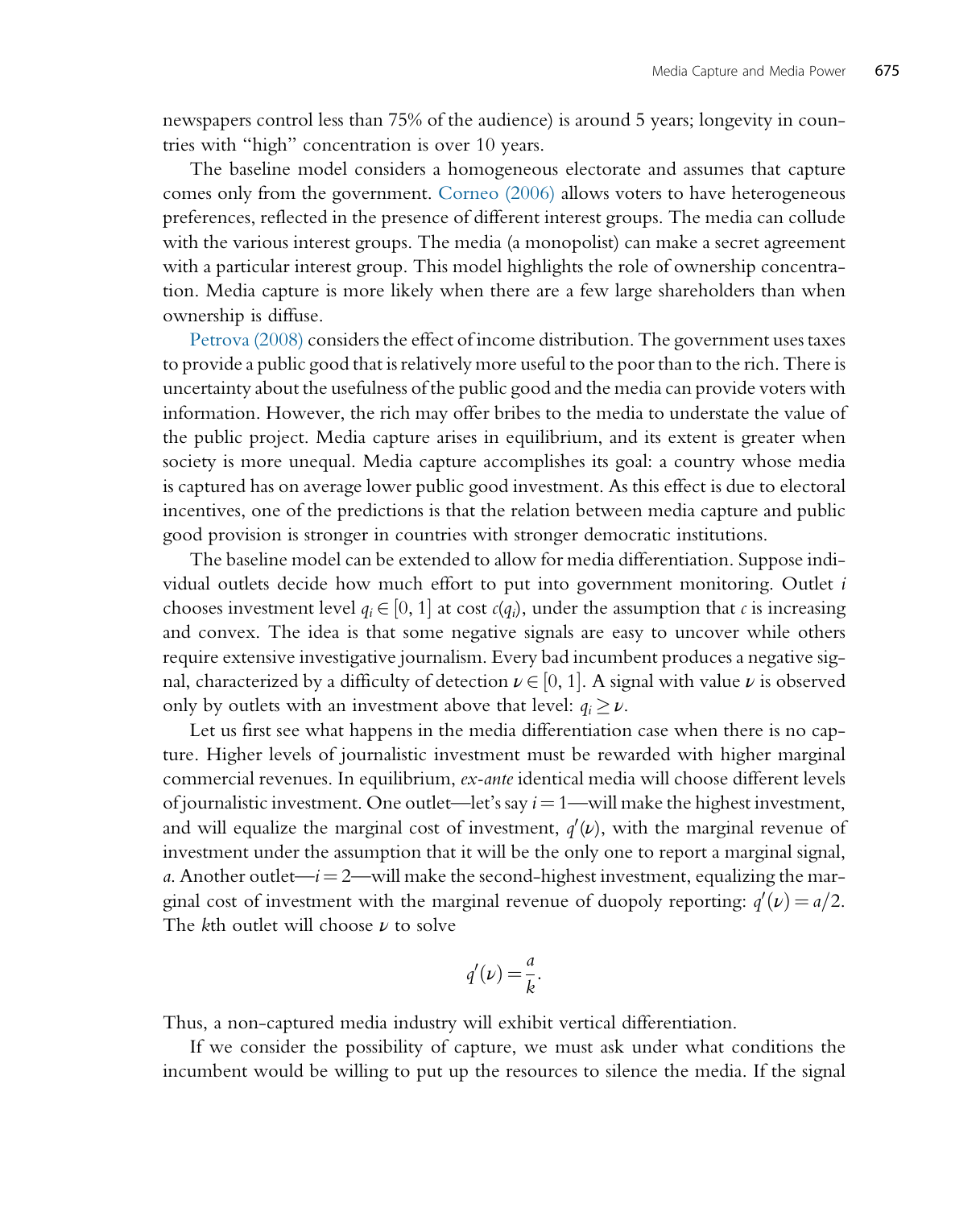<span id="page-7-0"></span>is easy to detect, the incumbent would have to pay off a large number of outlets, while if  $\nu$ becomes higher the number of media is smaller. In equilibrium there is a threshold  $\overline{\nu}$  such that the media is captured if and only if  $\nu \geq \overline{\nu}$ . Obviously, if  $\nu$  is very high, no outlet observes the signal and capture is not necessary.

With capture, vertical differentiation is reduced. The marginal revenue of the outlet with the highest investment does not come from commercial sources but from government transfers. As we saw in Proposition 16.1, such revenue equals monopoly profit. But now there can be more than one top outlet. In fact, in equilibrium there will typically be multiple outlets with the highest level of investment. There is also a fringe of lowerinvestment media (with  $q \leq \bar{\nu}$ ) who pursue commercial revenues in the case of easyto-detect signals. The high-level outlets will report their signal if  $\nu < \overline{\nu}$  and will conceal it in exchange for a transfer from the government if  $\nu \geq \overline{\nu}$ . From the point of view of the audience, which does not observe the unreported signals, the media landscape is composed of a number of equally mediocre media outlets. Thus, realized vertical differentiation is lower in a captured market than in a non-captured one.

So far, the only action that citizens could take was voting. [Gehlbach and Sonin \(2014\)](#page-17-0) model a more general mobilizing role of the media. For instance, government may want citizens to support war efforts. Citizens make individual investment decisions based on the information they have. By manipulating news provision, the government can affect aggregate investments levels. Media bias is stronger in the presence of a mobilizing motive. The authors explore the difference between state-owned media and privately owned media. The bias difference between the two increases when a country becomes more democratic.

#### 16.3. MEDIA POWER

The previous section offered a one-sided view of capture, where all the bargaining power is on the government's side. However, there are important examples of powerful media owners who have exerted influence on the political system of their countries.

To analyze phenomena like Hearst and Berlusconi, we must move beyond the assumption—made for analytical convenience in the first part of the chapter—that all media outlets are *ex ante* identical. On the contrary, we now begin from a situation where citizens are following specific media sources and we ask how much sway those sources have on the political process.

As [Polo \(2005\)](#page-17-0) argued, market power notions do not fully capture the specificity of the media industry. Market power measures, like the Hirschmann–Herfindahl Index (HHI), define the relevant market in terms of cross-elasticity of demand. This leads to identifying markets in terms of technological platforms: newspapers, radio, television, social media, etc. This definition is both too broad because it includes a lot of activity that does not relate to political information (e.g., most television programs are not news) and too narrow because it segments political information by platform. In an attemt to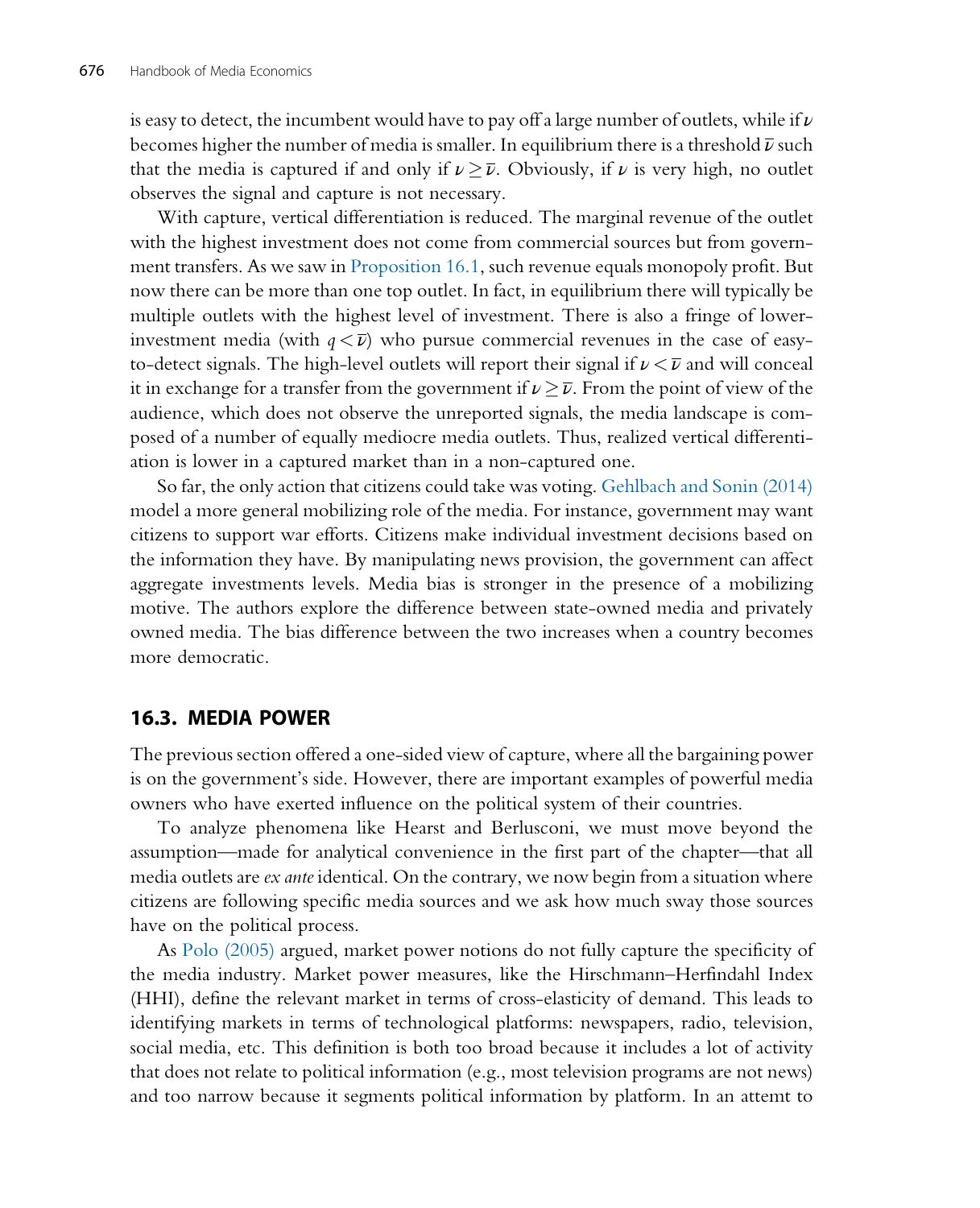bridge this gap, in 2003 the US Federal Communications Commission proposed a crossplatform measure: the Media Diversity Index. The index assigned a weight to every platform: broadcast TV (33.8%), newspapers (20.2%), weekly periodicals (8.6%), radio (24.9%), cable Internet (2.3%), and all other Internet (10.2%). Within each platform, every outlet was given equal weight. The index was eventually struck down by the courts in Prometheus Radio Project v. FCC because of "irrational assumptions and inconsistencies." In an attempt to overcome these issues, [Prat \(2014\)](#page-17-0) develops a micro-founded model of media power.

Let us begin by describing the electoral part of the model. There are two candidates or parties,  $A$  and  $B$ . The relative quality of candidate  $B$  over candidate  $A$  is a random variable  $\sigma$ , uniformly distributed on [0,1]. In expectation, the two candidates are equally attractive, but a given  $\sigma$  voters prefer candidate B if and only if  $\sigma \geq 1/2$ . Specifically, voters' payoff is  $1/2$  if they elect A and  $\sigma$  if they elect B.

As in the first part of the chapter, voters rely on the media for information on  $\sigma$ . There is a set of media outlets that receive a number of binary signals drawn from a binomial distribution with parameter  $\sigma$ . As the goal of this analysis is to measure distortions due to bias rather than lack of information, we assume that the number of signals each outlet receives tends to infinity. Let  $\mathbb M$  denote the finite set of media outlets, with typical individual outlets denoted  $1 \le m \le |\mathbb{M}|$ . Let  $x_m = (x_{m1}, ..., x_{mN})$  denote a vector of N binary signals—news items—observed by outlet m, with  $Pr(x_{mi} = 1 | \sigma) = 1$ . News items are, conditional on  $\sigma$ , independent within and across media outlets.

There is a unitary mass of voters. Each voter follows one or more media sources according to the following media consumption matrix. Let  $M \subset \mathbb{M}$  denote some subset of outlets. Then voters are partitioned into segments, indexed by the subset  $M$  of outlets they consume, and for each  $M \subset \mathbb{M}$  let  $q_M$  be the fraction of voters who consume (exactly) the subset M. Clearly

$$
\sum_{M\subset\mathbb{M}}q_M=1.
$$

(If some voters follow zero sources, we can disregard them under the assumption that their vote is random.) [Table 16.1](#page-9-0) is an example of a media consumption matrix.

If a cell of the matrix contains a full square, it indicates that the voters in the segment of that row follow the media source in the column. For instance, voters in segment a follow Media 1 and Media 2. The reach is the percentage of the population that follows a particular media source: in this case all media outlets reach half of the population.

The example is designed so that all sources have the same reach. Does it mean they have the same power? Intuitively the answer is no. Compare for instance Media 3 and Media 4. They are both present in Segment d, and it is reasonable to expect that—barring other unmodeled factors—they should have the same influence on voters in d. However, Media 4 is the monopolist in Segment  $c$ , while Media 3 competes with three other sources for the attention of voters in Segment b. It is reasonable to expect that Media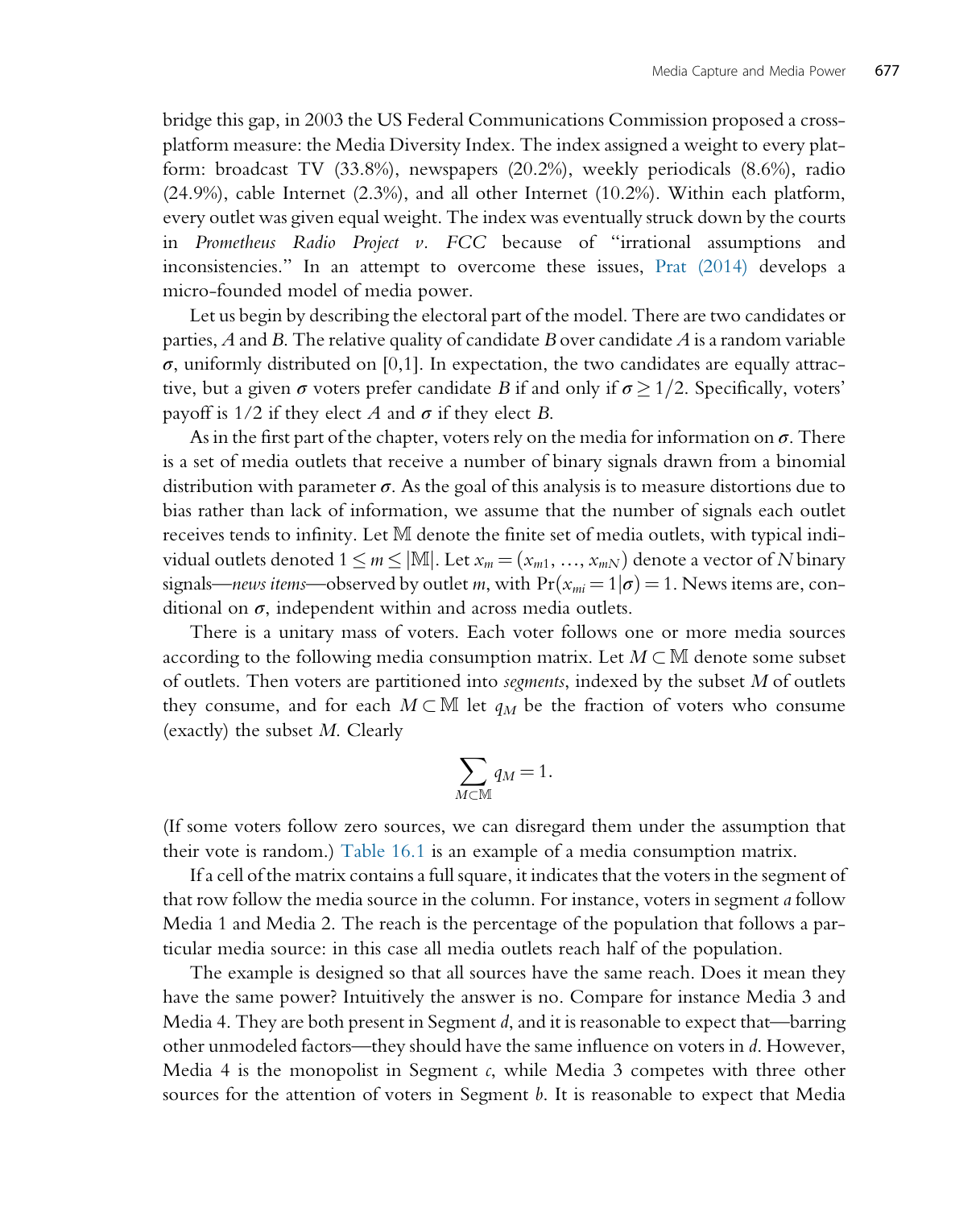| Segment      | Share  | Media 1 | Media 2 | Media 3 | Media 4 | Media 5 |
|--------------|--------|---------|---------|---------|---------|---------|
| $\mathbf{a}$ | 25%    |         |         |         |         |         |
| b            | 25%    |         |         |         |         |         |
| $\mathbf{c}$ | $25\%$ |         |         |         |         |         |
| d            | $25\%$ |         |         |         |         |         |
| Reach        |        | $50\%$  | 50%     | 50%     | 50%     | $50\%$  |

<span id="page-9-0"></span>Table 16.1 Media consumption matrix

4 will have more influence on voters in  $\epsilon$  than Media 3 on voters in b. As we will see in what follows, this intuition is correct and can be quantified.

Voters have a potentially limited bandwidth. They only process or remember a certain number of news items. For now, assume they only remember an (odd) number K of news items for every source they follow. The items are chosen randomly among those published.

As in the first part of the chapter, let us first look at what happens when all media are unbiased. Each outlet reports all the signals it receives. Each voter remembers  $K$  signals and uses them to make decisions. If the majority of the binary signals are in favor of  $A$ , he votes for A. If the majority is in favor of B, he votes for B. The total share of votes for B is therefore  $\sigma$ , and B is elected if and only if her quality is greater than A. Thus, with unbiased media, elections produce an efficient outcome.

Now consider the possibility that media can be biased. Assume that a subset G of the set M of media sources is controlled by an owner whose only objective is to get A elected. He has no financial constraints or motive. The effect of the owner's bias depends on the response of voters. One approach is to estimate these factors carefully and find the exact effect of the bias given the estimates. However, if it is difficult to obtain reliable estimates, an alternative approach consists of considering a large set of possible parameter values and identifying an upper bound to the potential influence of biased media on the election. The latter approach is inspired by a recent literature on robust bounds in agency problems, which includes [Chassang \(2013\)](#page-16-0), [Madarasz and Prat \(2010\),](#page-17-0) and [Chassang and](#page-16-0) [Padro i Miquel \(2013\)](#page-16-0).

The biased media owner can report news selectively. While the set of signals his media outlets receive contains a share  $\sigma$  of items favorable to B, the owner reports only a share  $s\in$  $[0, 1]$  of signals favorable to B (while he reports all signals favorable to A). As the media consumers have limited bandwidth, they cannot count the number of items reported (which tends to infinity for both biased and unbiased media). Hence, in the spirit of analyzing the worst-case scenario, citizens have no direct way of ascertaining the presence of bias.

The difficult question is: how will voters process biased news? This depends on whether they understand the motives of the biased owner. Let  $\beta \in (0, 1)$  be the prior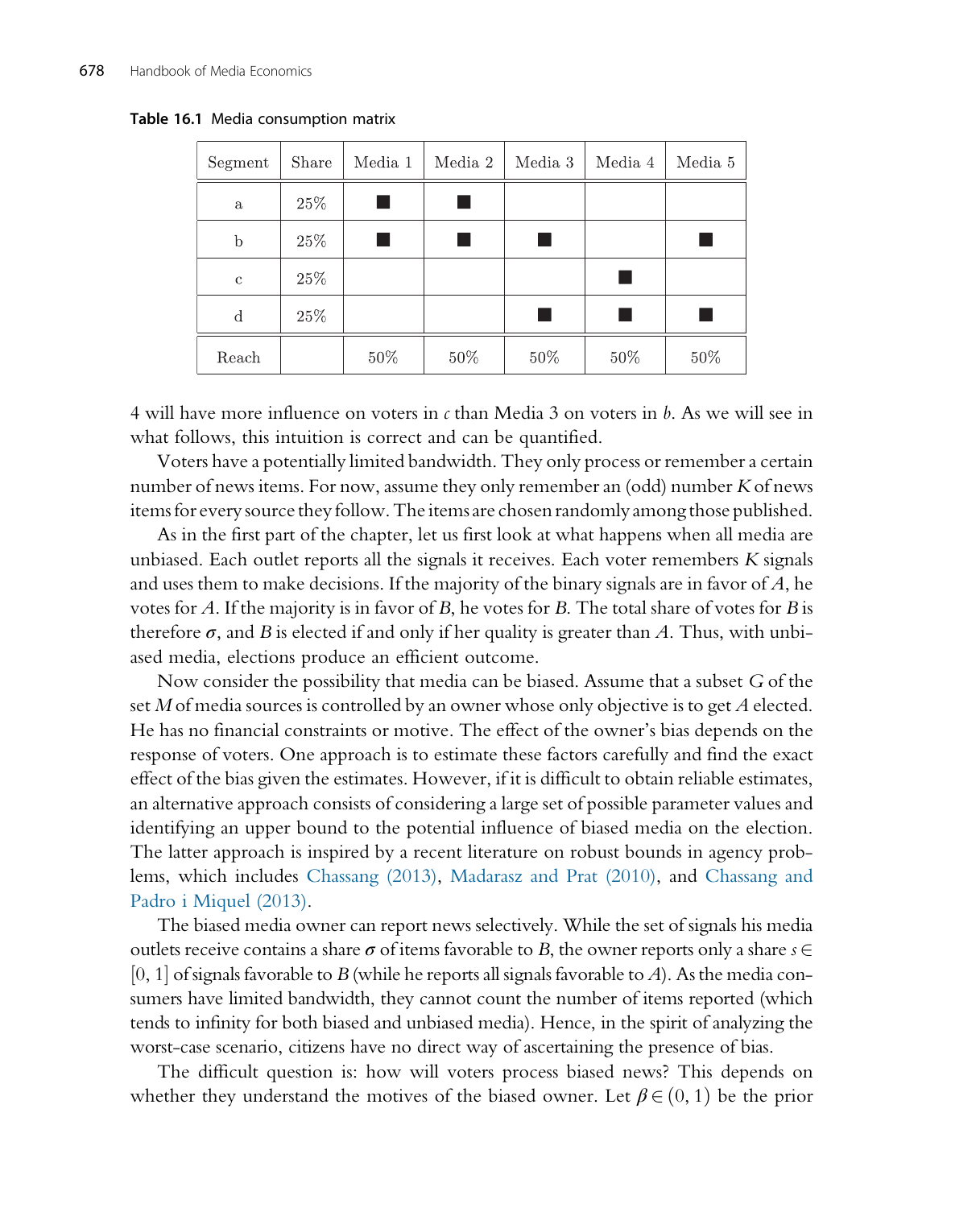<span id="page-10-0"></span>probability that voters assign to the presence of an evil media owner. This is a subjective parameter that captures the voters' views on the possibility that G is under the effective control of a unitary owner and that such an owner is biased in favor of candidate A. The value of  $\beta$  is hard to predict in practice, especially if we are considering a country that has hitherto had unbiased media.

As both the sophistication parameter  $\beta$  and the bandwidth parameter K are difficult to estimate, we will compute the maximal value of the power index over the whole parameter set. This will give us an upper bound on the ability of a media owner to influence the electoral system.

We begin by holding bandwidth K constant and by computing an upper bound to the power index over  $β$ . Consider a voter *i* in group *M*, who observes a particular realization of the  $K_M$ -sized signal vector  $\gamma^i$  he receives from media outlets in M. The vector includes news items randomly drawn from outlets in M. Let  $y_k^i$  denote the kth realization of the vector and let  $m(k)$  denote the media outlet it is drawn from. Suppose the voter believes that the evil owner would use reporting strategy  $\hat{s}$ . Then, the probability of realization  $y^i = Y$  would be given by:

$$
\Pr(\gamma^i = Y | \sigma, \hat{s})
$$
  
=  $\sigma^{N_1(M/G)}(1-\sigma)^{N_0(M/G)}((1-\beta)\sigma^{N_1(G)}(1-\sigma)^{N_0(G)} + \beta(\hat{s}\sigma)^{N_1(G)}(1-\hat{s}\sigma)^{N_0(G)}),$ 

where  $N_{\nu}(M/G)$  is the number of signals with value  $\gamma$  coming from unbiased outlets, while  $N_{\nu}(G)$  is the same variable for potentially biased outlets.

The voter computes the posterior on candidate quality as follows:

$$
E[\sigma|Y,\hat{s}] = \frac{\int_0^1 \Pr(y^i = Y | \sigma, \hat{s}) \sigma d\sigma}{\int_0^1 \Pr(y^i = Y | \sigma, \hat{s}) d\sigma}
$$

and votes for A if and only if  $E[\sigma|Y,\hat{s}] \leq 1/2$ .

If we wanted to compute the equilibrium for a particular value of  $\beta$  we would now have to find a fixed point where the reporting strategy of the biased media does coincide with the voters' conjecture  $\hat{s}$ . This is in general an untractable problem. Instead, we look for a lower bound to this expression and we show that this lower bound is indeed attained (see [Prat,](#page-17-0) [2014](#page-17-0), for details of the derivation). Given the lower bound in posteriors, one can move to deriving an upper bound to the vote share of the candidate favored by the biased owner.

It can be shown that the upper bound to  $A$ 's vote share in a segment where  $G$  controls a share  $g_M$  of outlets and voters have bandwidth  $K_M$  is given by:

$$
p_A(g_M, K_M, \sigma) = \sum_{k=0}^{\lceil K_M/2 \rceil - 1} {K_M \choose k} ((1 - g_M)\sigma)^k (1 - (1 - g_M)\sigma)^{K_M - k}.
$$
 (16.1)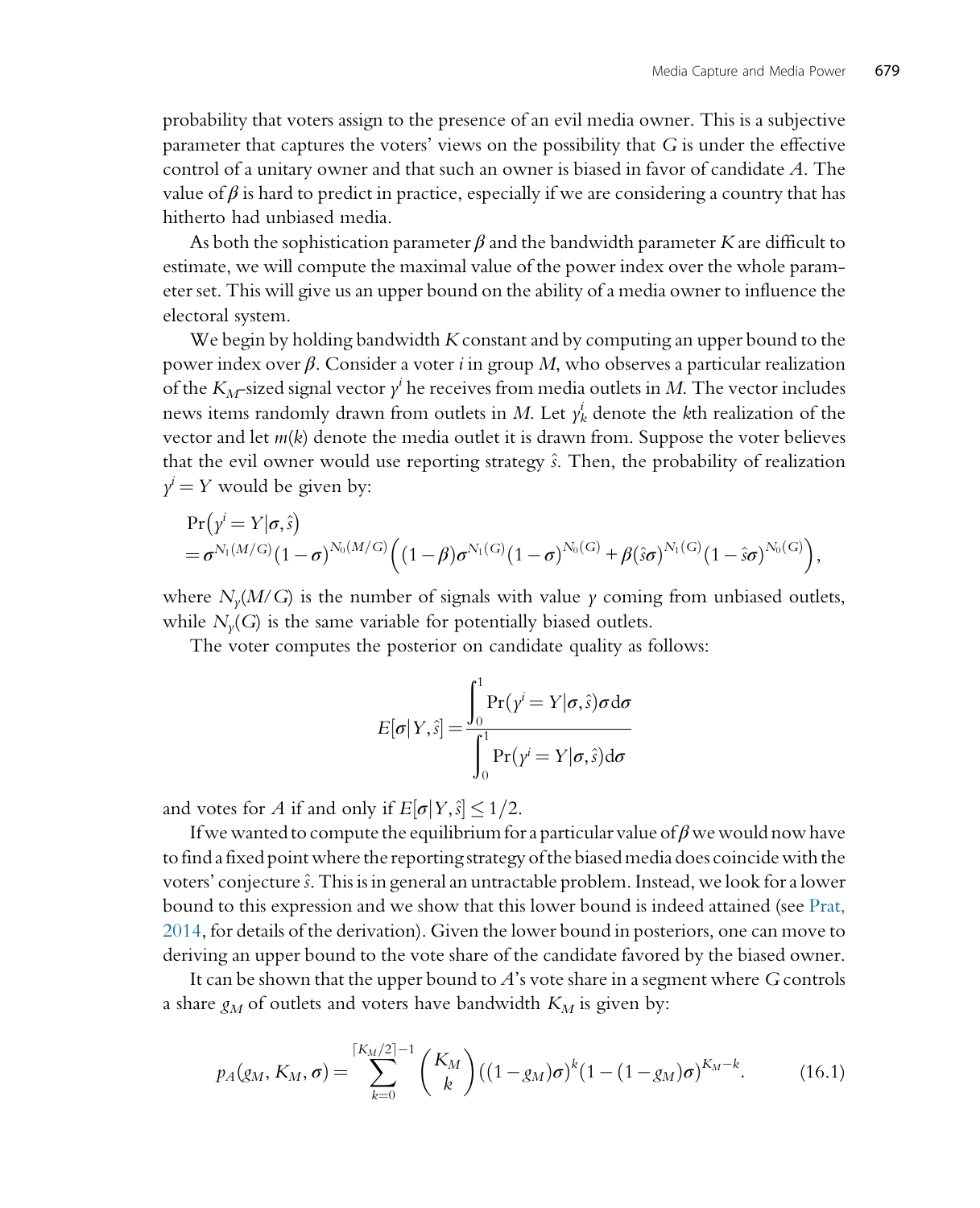

Figure 16.1 A's vote share in segment M as a function of quality  $\sigma$ .

Figure 16.1 depicts a segment where 33.3% of the outlets are biased. This would correspond to Segment  $b$  in the example above under the assumption that exactly one of three outlets is biased. The x-axis represents  $\sigma$ , while the y-axis represents the share of voters who choose A. The figure depicts  $p_A(1/4, K_M, \sigma)$  for various values of  $K_M$ .

In the plot, A's vote share is a decreasing function of  $\sigma$  and it is more s-shaped as bandwidth increases. All curves intersect the 1/2 horizontal line at  $\sigma > 3/4$ .

As one can see from the figure, the role of  $K$  on media power is ambiguous. If  $B$  is slightly better than  $A$  ( $\sigma \in (0.5, 0.75)$ ), the biased owner has more power in a segment where  $K_M$  is high, because he manages to get an absolute majority of signals favorable to A. If instead the difference is large  $(\sigma > 0.75)$ , the power is greater when bandwidth is minimal. We shall return to this point shortly when we analyze bandwidth.

The two extreme cases are particularly easy to characterize. When bandwidth is minimal, A's vote share is a linear function of  $\sigma$ :

$$
p_A(g_M, 1, \sigma) = (1 - g_M)(1 - \sigma) + g_M;
$$

when bandwidth is maximal, the vote share is a step function

$$
\lim_{K_M \to \infty} p_A(g_M, k_M, \sigma) = \begin{cases} 1 & \text{if } \sigma < \frac{1}{2(1 - g_M)} \\ 1/2 & \text{if } \sigma = \frac{1}{2(1 - g_M)} \\ 0 & \text{if } \sigma > \frac{1}{2(1 - g_M)} \end{cases}
$$

:

We are now ready to define the media power index. Let  $\overline{\sigma}$  be the highest value of  $\sigma$  such that the A-vote share is at lease 1/2, namely the solution to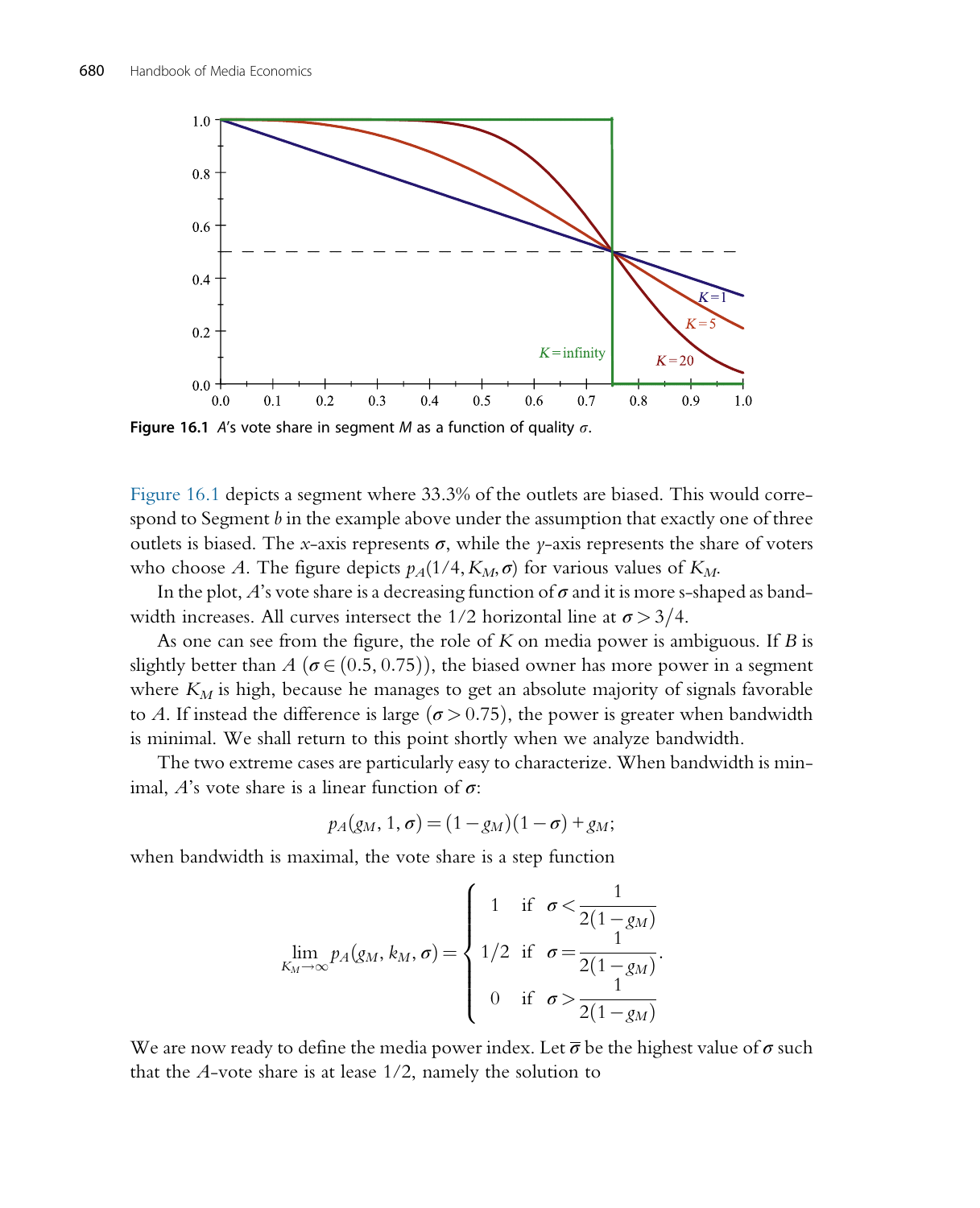$$
\sum_{M\subset\mathbb{M}}q_Mp_A(g_M,k_M,\overline{\sigma})=\frac{1}{2}.
$$

Let the power index be defined as

$$
\pi = \min (2\overline{\sigma} - 1, 1).
$$

The minimal value, zero, occurs when  $\bar{\sigma} = 1/2$ , meaning that A gets elected only when she would get elected if reporting were unbiased, in which case the media owner has no influence on elections. The maximal value occurs when  $\overline{\sigma}(K) \geq 1$ , meaning that A is always elected, regardless of how bad she is in comparison to B.

The power index  $\pi$  corresponds to the maximal welfare loss that voters can experience as a result of biased reporting: instead of having B elected and receiving  $\sigma$ , they receive  $1 - \sigma$ , generating a difference  $2\sigma - 1$ . This can be computed by summing the vote<br>shares over all segments, as described by (16.1), and finding the maximal value of  $\overline{\sigma}$  that shares over all segments, as described by [\(16.1\),](#page-10-0) and finding the maximal value of  $\bar{\sigma}$  that still allows  $G$  to get  $A$  elected. This step yields the main result of this section:

For a given bandwidth vector K, the power index of media group G is  $\pi = (2\overline{\sigma} - 1, 1)$ ,<br>where  $\overline{\pi}$  is the kroset solution between 1/2 and 1 of the following polynomial equation: where  $\bar{\sigma}$  is the largest solution between 1/2 and 1 of the following polynomial equation:

$$
\sum_{M \subset \mathbb{M}} q_M \sum_{k=0}^{\lceil K_M/2 \rceil - 1} {K_M \choose k} ((1 - g_M)\overline{\sigma})^k (1 - (1 - g_M)\overline{\sigma})^{K_M - k} = \frac{1}{2}.
$$

As one would expect, the index is monotonic in  $g_M$ . An increase in the attention share of biased media leads to more power.

The power index takes a particularly simple value when bandwidth is either minimal or maximal. When  $K_M = 1$  in all segments the power index is simply

$$
\overline{\sigma}(1) = \min\left(1, \frac{a_G}{1 - a_G}\right),\,
$$

where  $a_G = \sum_M q_M g_M$  is the average attention share of the biased owner. For the maximal case, instead we have:

$$
\lim_{K_M \to \infty, \text{ all } M} \overline{\sigma}(K) = \min\left(1, \frac{\text{median}(g_M)}{1 - \text{median}(g_M)}\right),
$$

where median( $g_M$ ) is defined as the  $g_M$  for the median voter.

One can go one step further and compute the maximal value of the power index over all possible values of the bandwidth vector  $K$ . This case is characterized in [Prat \(2014\)](#page-17-0). In practice, the relative values of the index in the worst-case scenario are similar to the relative values in the minimal-bandwidth case. So from now on, we focus on the minimal-bandwidth case.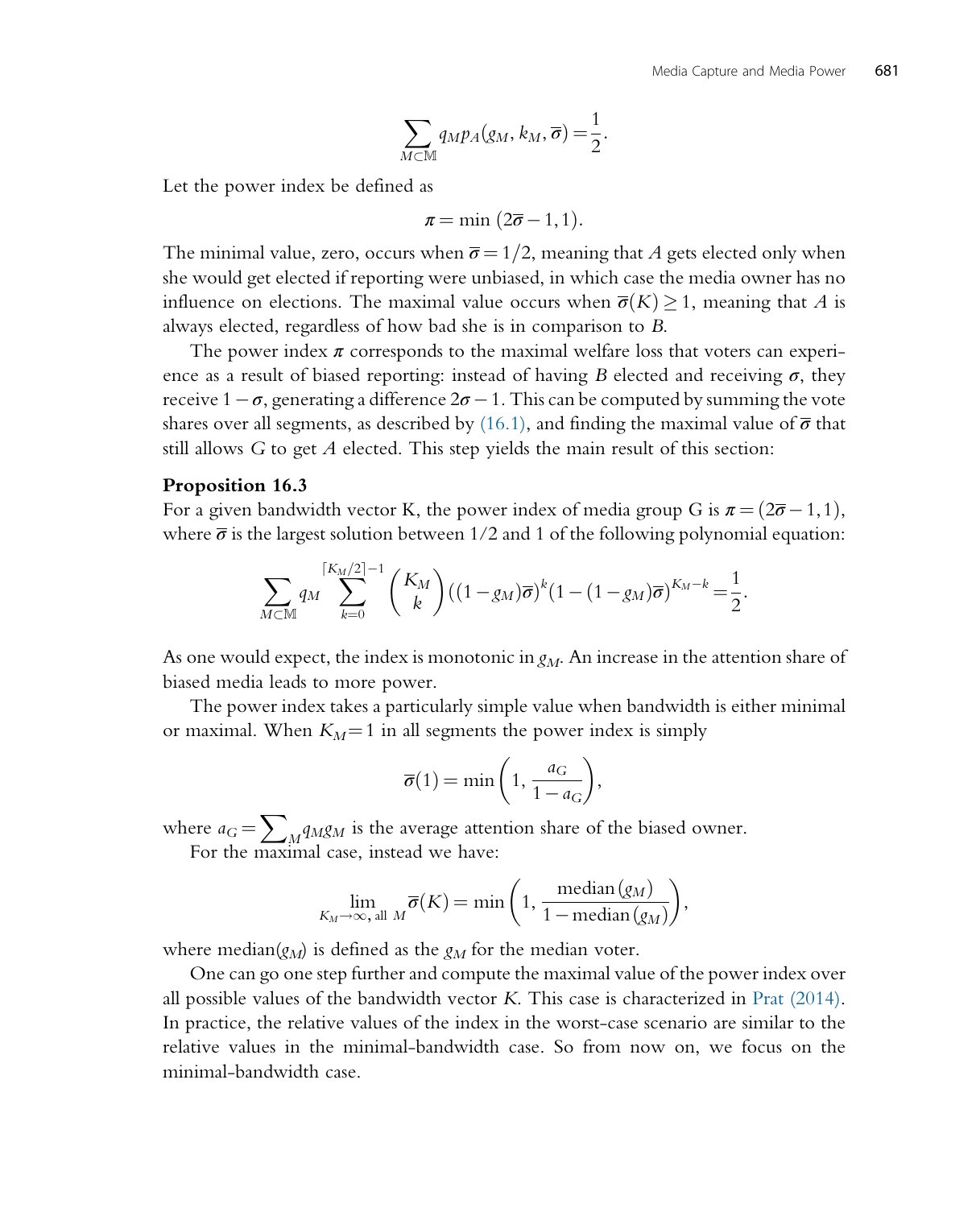|                         | Media  | Media 2 | Media 3 | Media 4 | Media 5 |
|-------------------------|--------|---------|---------|---------|---------|
| Attention share         | 18.75% | 18.75%  | 14.58%  | 33.33%  | 14.58%  |
| Minimal-bandwidth index | 0.231  | 0.231   | 0.171   | 0.500   | 0.171   |

<span id="page-13-0"></span>

| <b>Table 16.2 Power indices</b> |  |  |
|---------------------------------|--|--|
|---------------------------------|--|--|

As an illustration, we can compute the minimal-bandwidth index of some outlets in [Table 16.1](#page-9-0). All we need to know is the attention share of each outlet. For instance, Media 1 has 50% of the attention in Segment a, 25% of the attention in Segment b, and no attention share in the other two segments. The total attention share is therefore 18.75%. This yields a power index of

$$
\overline{\sigma}(1) = \min\left(1, \frac{0.1875}{1 - 0.1875}\right) = 0.231.
$$

The value  $\bar{\sigma}(1) = 0.231$  can be interpreted as the maximal damage that Media 1 can inflict on the electorate if bandwidth is minimal in all segments. Table 16.2 reports the minimalbandwidth value of the index for all five media outlets. One could also compute the value of the maximal-bandwidth index, which in this case is zero for all media because no single media outlet is followed by a strict majority of voters. The values of the index for the five media outlets are reported in Table 16.2.

Given any media consumption matrix, one can use Proposition 16.1 to compute the power index of any media organization. [Prat \(2014\)](#page-17-0) obtains power indices for major media organizations in the United States from 2000 to 2012. The relative rankings are quite stable across different specifications of the index. While a discussion of media power in the United States is outside the scope of this brief survey, the results highlight the continued importance of broadcasting. Three media conglomerates stand out in terms of power and all of them are mainly involved in television. New media and the press are ranked much lower because their attention share is much smaller than broadcasters, both because they have fewer followers and those followers tend to follow a larger number of sources. The media power index makes this relative ranking transparent.

#### 16.4. IMPLICATIONS FOR MEDIA REGULATION

As we saw in the two previous sections, media manipulation is detrimental to citizens.<sup>4</sup> Both media capture and media power lead to worse outcomes for the electorate. In this section, we explore regulatory approaches to reducing this type of effect. As we saw that plurality is an effective defense against capture and power, we will pay particular attention to regulation aimed at controlling media concentration levels.

<sup>&</sup>lt;sup>4</sup> For discussions of the welfare effects of media, see [Prat and Str](#page-17-0)ö[mberg \(2013\)](#page-17-0) and [Stromberg \(2015\)](#page-17-0).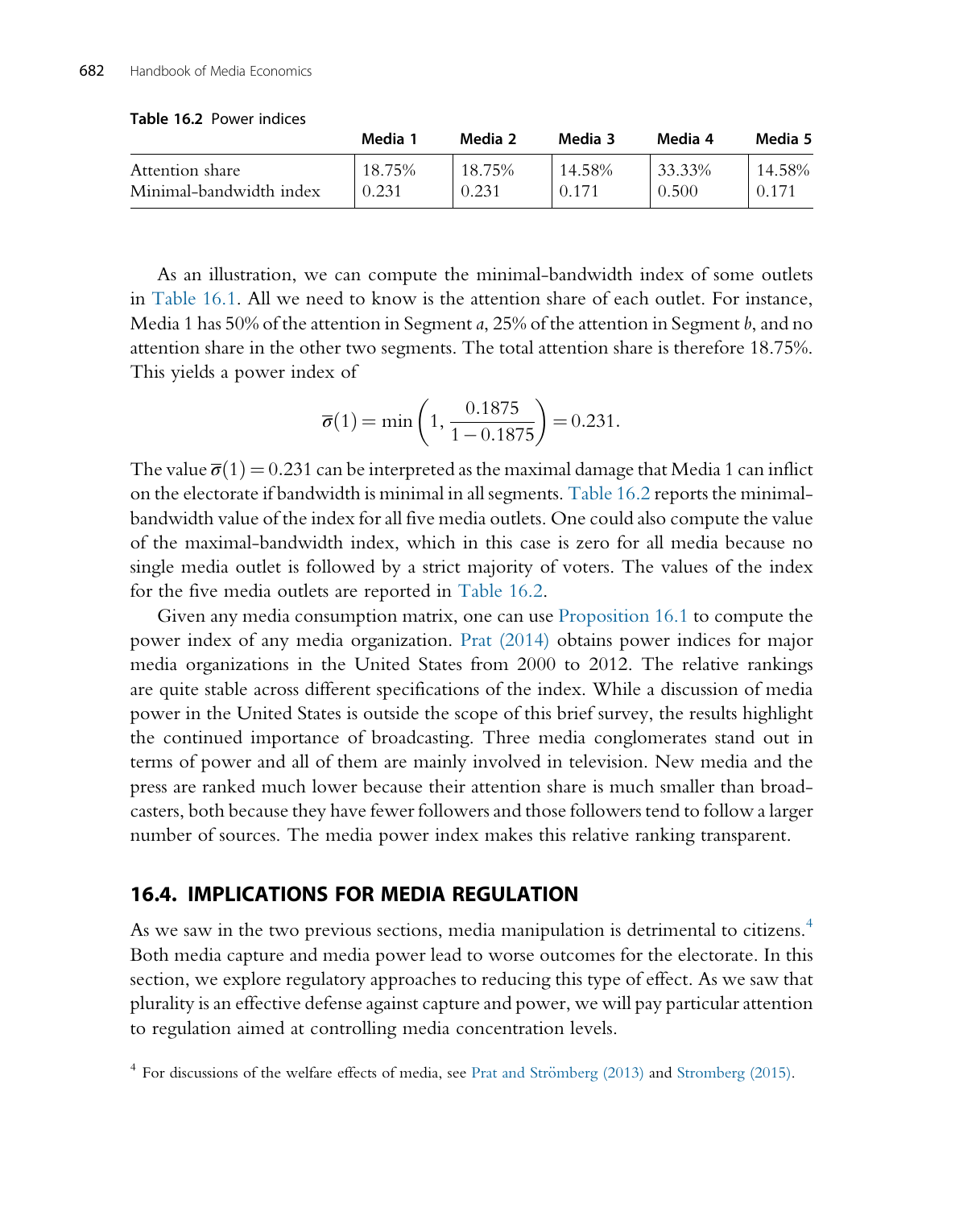Existing media regulation falls under three broad categories: platform-specific regulation, general competition policy provisions, and direct provision. We examine them one by one, in light of the analysis of [Sections 16.2 and 16.3.](#page-3-0)

The first category comprises a large set of provisions that apply only to media and usually only to one particular platform, like newspapers or broadcast television. They can be limits on ownership of a single company (in France and Spain, no single entity can own more than 49% of the shares of a media company), cross-ownership (e.g., newspapers and TV stations), and foreign ownership. They can also be limits on individual media organizations, in terms of number of licenses, market shares, and advertising. Platform-specific rules appear increasingly outdated in a world where platforms are proliferating and the same content is often delivered through different platforms. At a normative level, why should the same news item be subject to a certain set of rules if it is delivered over aerial television as opposed to the Internet? At a positive level, how can governments effectively control a large set of news sources operating with a continuously evolving set of technologies? As [Section 16.3](#page-7-0) argued, the relevant unit of analysis is not a particular media market but rather how individual voters aggregate political information coming from different sources. Two media sources may compete for the attention of voters even though they are in entirely different markets.

The second category of regulatory instruments comprises the standard set of competition rules that govern all industries. Those rules have the objective to protect consumer welfare measured in terms of price, quantity, and quality of products and services offered by firms. A highly debated question is whether such a set of rules is adequate for the media industry. [Noam \(2009\)](#page-17-0) finds that most US media markets—including radio, newspapers, and television—have low levels of concentration, as measured by the HHI, lower than the threshold for regulatory scrutiny. Noam, however, argues that HHI misses an important element of plurality that is specific to the media industry: "As a citizen, I am better off if an alternative paper exists that keeps the city council and the big paper on their toes."

[Polo \(2005\)](#page-17-0) too concludes that competition policy cannot be used as a substitute for policies aimed at fostering media plurality. While both types of regulation focus heavily on market shares, they do so for different reasons. This becomes apparent when one considers standard competition policy efficiency arguments in favor of merger: "Regulation for pluralism, on the other hand, having as objective to preserve independent operators and access for political views, has no reason to consider these efficiencies in its evaluation: from the point of view of pluralism, the only relevant effect of such concentration would be that of extending the control of a company on more media, something dangerous if partisans or lobbying motivations condition the editorial choices of the company in political information."

The analysis so far supports the view that competition policy is not sufficient to avoid media capture. In Besley and Prat  $(2006)$ , the parameters that determine capture are *nat* (number of media sources, commercial revenue, transaction costs), and they cannot be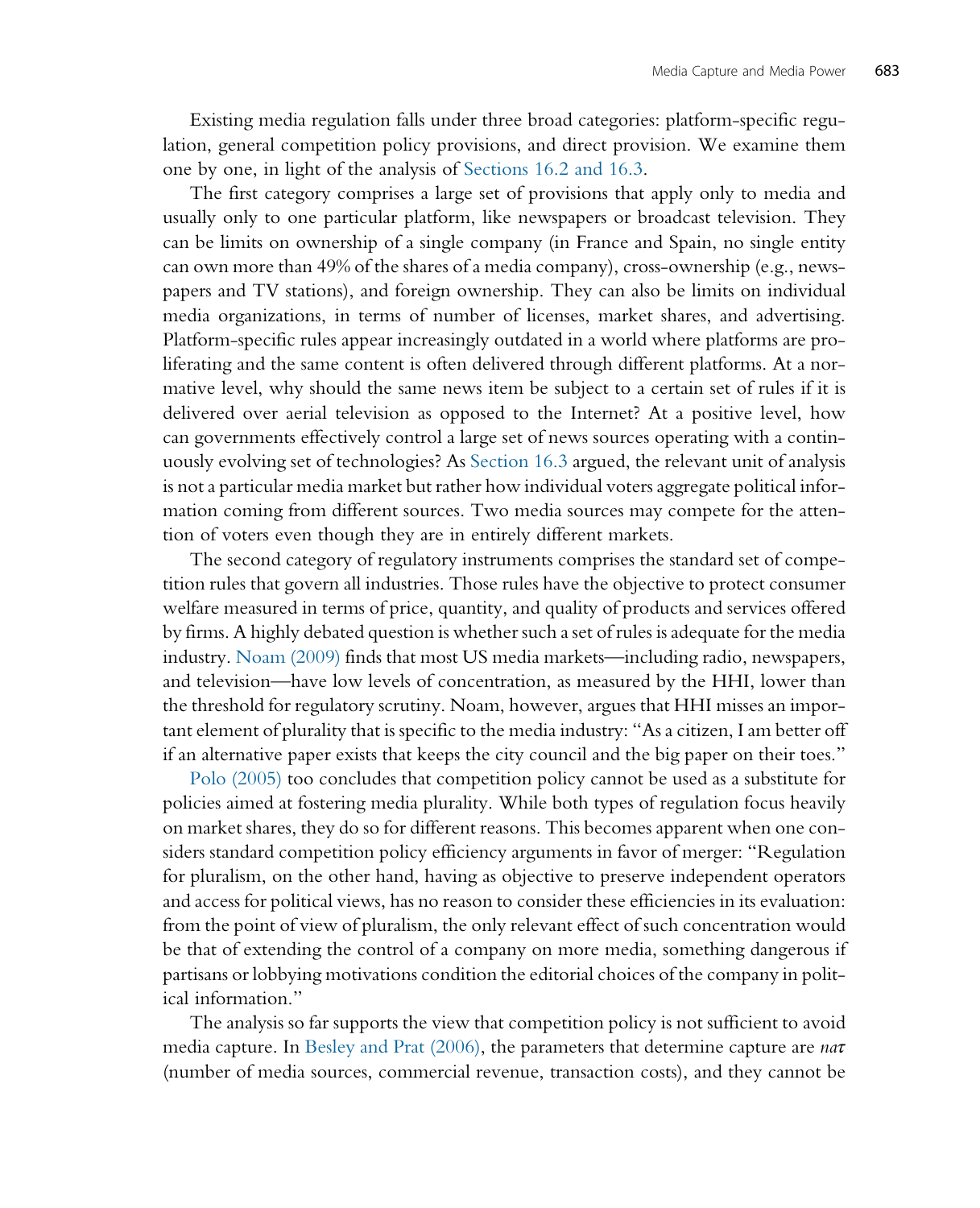reduced to HHI. In [Prat \(2014\)](#page-17-0), influence is determined by attention shares. These are different from the market shares used to compute HHI because they are not determined on the basis of markets but voter attention. This means that a given media landscape may generate no concerns from a competition policy viewpoint and still be dangerous from a capture viewpoint.

Capture models predict that concentration leads to a lower amount of political information and a higher level of bias. Both predictions are due to the desire of the media and the government to censor information that puts the government in a bad light, while still letting through favorable information. This leads to a reduction in the number of signals available to voters as well as a systematic distortion in favor of the incumbent.

[Anderson and McLaren \(2010\)](#page-16-0) analyze the welfare effect of media mergers in the world with supply-driven media bias. Firms combine a profit motive and a commercial motive. Voters are rational. Media firms can withhold but not fabricate information. The authors show that citizen welfare is higher under duopoly than under monopoly, but that firms have an incentive to merge. There is therefore a role for regulation to prevent media mergers, beyond standard competition analysis.

The third category of regulatory instruments consists of direct news provision. Many countries, with the notable exception of the United States, have a large public service broadcasting (PSB) organization. In fact, in most countries the largest television network is publicly owned ([Djankov et al., 2003\)](#page-17-0). Can PSBs be a response to the risk of capture? The answer hinges on whether we think that a PSB has more or less incentives than private broadcasting organizations to engage in misreporting with the goal to affect the democratic process. One part of the literature, which begins with [Coase \(1950\),](#page-17-0) and includes [Hargreaves Heap \(2005\),](#page-17-0) [Armstrong \(2005\),](#page-16-0) and [Armstrong and Weeds \(2007\),](#page-16-0) abstracts from the risk of capture and focuses on different issues, such as the underprovision of socially desirable content and the interaction between public and private content provision. Other authors emphasize that PSB organizations can be biased too. [Durante and](#page-17-0) [Knight \(2012\)](#page-17-0) document stark changes in the bias of the Italian PSB when Silvio Berlusconi came to power. [Djankov et al. \(2003\)](#page-17-0) find that high levels of public ownership of television networks are associated with negative political outcomes, such as less press freedom, fewer political and economic rights, and inferior governance.

Whether the presence of a PSB increases or decreases news manipulation depends on whether we face media capture or media power. In a country with low transaction cost (the  $\tau$  parameter of [Section 16.2](#page-3-0)), the presence of a large PSB is likely to make things worse because it makes it even easier for the government to control the media, both because it increases concentration and because, presumably, transaction cost is even lower in the interaction between the government and a government-controlled PSB organization. Indeed, in most early-stage democracies the PSB is simply a propaganda channel for the government. In a country with a high transaction cost, media power becomes the main issue. An independent PSB may give more guarantees of impartiality and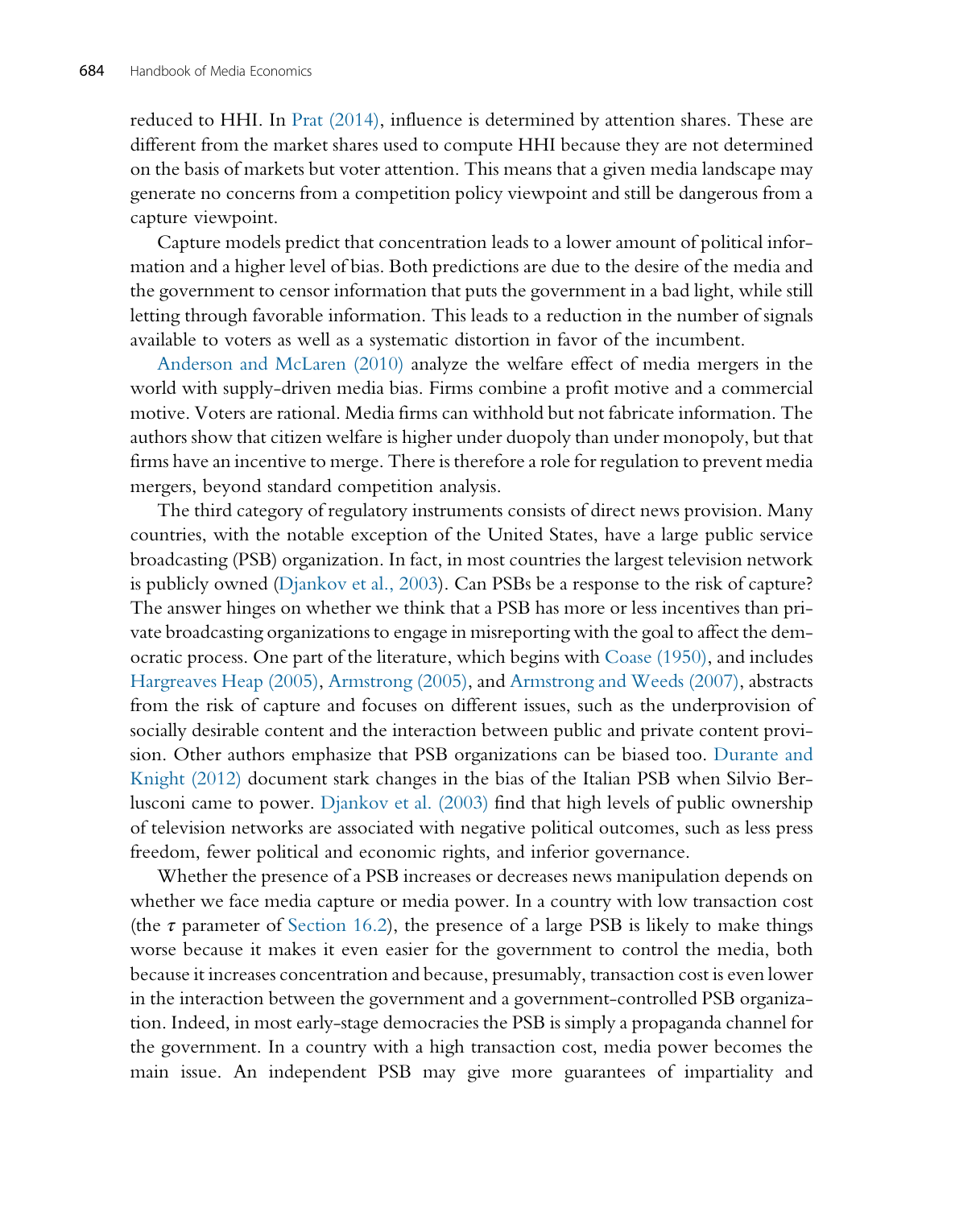<span id="page-16-0"></span>unbiasedness than a private broadcaster. The BBC may be the most successful example in this sense, where editorial independence is secured by a governance structure designed to make transaction costs extremely high. It is unclear whether the BBC example can be replicated in democracies with fewer checks and balances.

### 16.5. CONCLUSIONS

This chapter surveyed the burgeoning literature on media capture (situations where the government controls the media) and media power (situations where the government is controlled by the media). The former is more likely in countries with low transaction costs between the government and the media, while the latter can be found in highly established democracies. Models of media capture highlight the role of media plurality, transaction costs, and commercial revenues. Models of media power also uncover an important role for media plurality, which can be quantified by a media power index ([Prat, 2014\)](#page-17-0), which can be computed on the basis of existing media consumption data. Media capture and media power should be viewed as two extremes on a spectrum where the government and the media industry collude to manipulate electoral outcomes.

Can the risk of media capture be reduced by regulation? We reviewed three sets of existing regulatory instruments: platform-specific regulation, competition policy provisions, and PSB. In all three cases, we highlighted important limitations in their effectiveness. Platform-specific regulation is increasingly arbitrary and ineffective in a world where news platforms are proliferating. Competition policy targets the right phenomenon, concentration, but focuses on markets rather than the political arena: a media power measure would be more appropriate. Finally, public service broadcasting is an effective defense against capture only if transaction costs between government and media are high. If instead media capture is a possibility, it may actually be facilitated by the presence of a larger publicly owned media organization.

#### **REFERENCES**

- [Anderson, S.P., McLaren, J., 2010. Media mergers and media bias with rational consumers. J. Eur. Econ.](http://refhub.elsevier.com/B978-0-444-63685-0.00016-4/rf0010) [Assoc. 10, 831–859.](http://refhub.elsevier.com/B978-0-444-63685-0.00016-4/rf0010)
- [Armstrong, M., 2005. Public service broadcasting. Fisc. Stud. 26 \(3\), 281–299.](http://refhub.elsevier.com/B978-0-444-63685-0.00016-4/rf0015)
- [Armstrong, M., Weeds, H., 2007. Public service broadcasting in the digital world. In: Seabright, P.,](http://refhub.elsevier.com/B978-0-444-63685-0.00016-4/rf0020) [von Hagen, J. \(Eds.\), The Economic Regulation of Broadcasting Markets: Evolving Technology and](http://refhub.elsevier.com/B978-0-444-63685-0.00016-4/rf0020) [Challenges for Policy. Cambridge University Press, Cambridge.](http://refhub.elsevier.com/B978-0-444-63685-0.00016-4/rf0020)
- [Besley, T., Prat, A., 2006. Handcuffs for the grabbing hand? the role of the media in political accountability.](http://refhub.elsevier.com/B978-0-444-63685-0.00016-4/rf0035) [Am. Econ. Rev. 96 \(3\), 720–736.](http://refhub.elsevier.com/B978-0-444-63685-0.00016-4/rf0035)
- [Brunetti, A., Weder, B., 2003. A free press is bad news for corruption. J. Public Econ. 87 \(7–8\), 1801–1824.](http://refhub.elsevier.com/B978-0-444-63685-0.00016-4/rf0040)
- [Chan, J., Suen, W., 2008. A spatial theory of news consumption and electoral competition. Rev. Econ. Stud.](http://refhub.elsevier.com/B978-0-444-63685-0.00016-4/rf0045) [75 \(3\), 699–728.](http://refhub.elsevier.com/B978-0-444-63685-0.00016-4/rf0045)

[Chassang, S., 2013. Calibrated incentive contracts. Econometrica 81 \(5\), 1935–1971.](http://refhub.elsevier.com/B978-0-444-63685-0.00016-4/rf0050)

[Chassang, S., Padro i Miquel, G., 2013. Corruption, Intimidation and Whistle-Blowing: A Theory of Infer](http://refhub.elsevier.com/B978-0-444-63685-0.00016-4/rf0055)[ence from Unverifiable Reports. Working Paper, Princeton University.](http://refhub.elsevier.com/B978-0-444-63685-0.00016-4/rf0055)